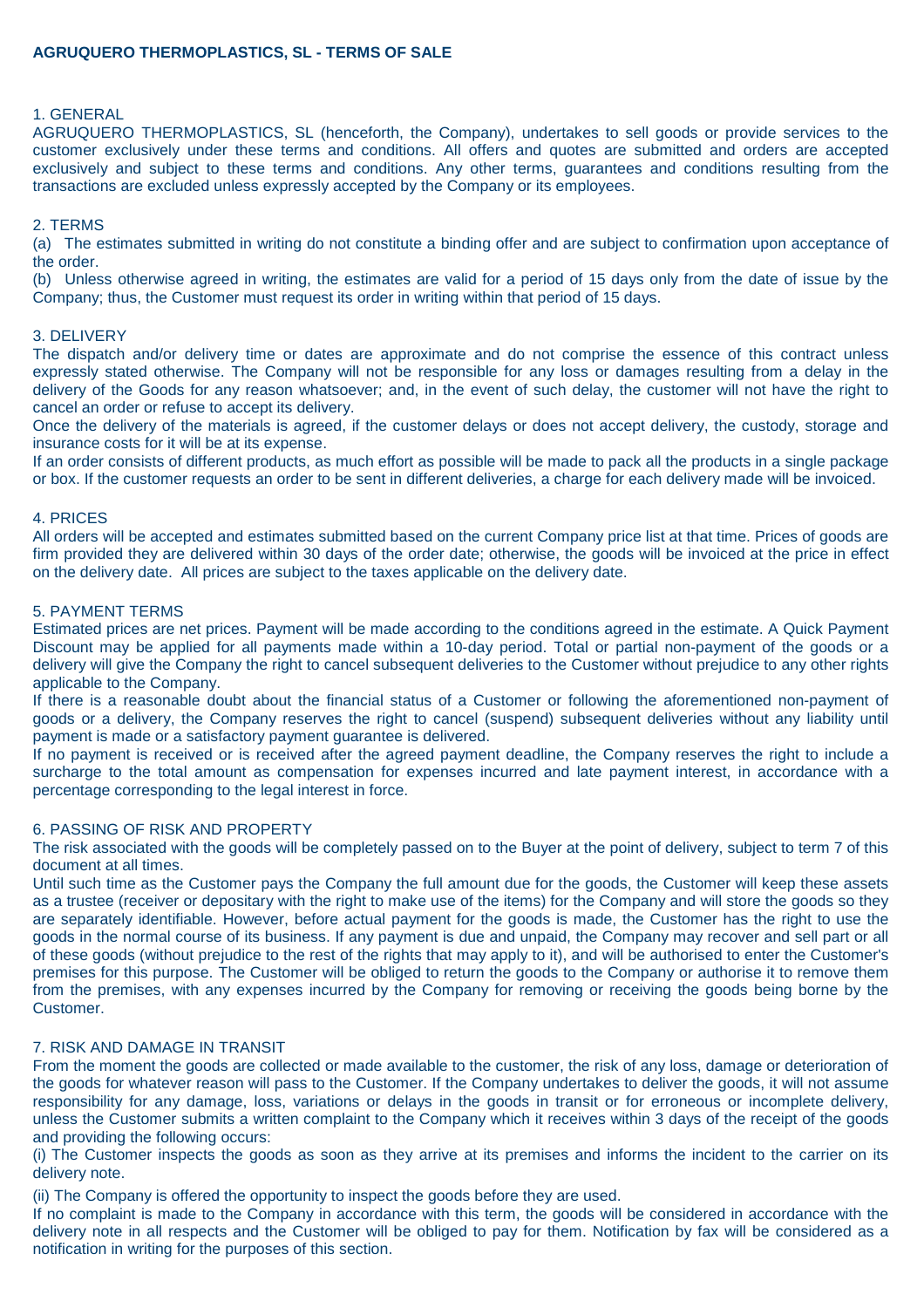If the customer considers the goods to be erroneous after inspecting them, it must inform the Company in writing within 3 days of their receipt. Returns of goods which are used, incomplete, not in perfect condition or not in their original packaging will not be accepted. If a product is returned and it is verified that the acceptance criteria are not met, the Company will return the product to the customer, which will be responsible for paying for its delivery.

## 8. RETURNS

No return will be accepted once 30 days have passed since the delivery of the goods at the customer premises. Notwithstanding the foregoing, if the customer wants to return the goods due to an anomaly or defect in the merchandise after delivery by the Company, the latter must be informed in writing within 10 days of the merchandise being delivered. The customer must state the anomaly or defect the merchandise has and must receive written authorisation from the company for its return. If a return is made, the Company will have the right to reject it if, in its opinion, it does not conform to objective grounds or that covered by Commercial Law. If goods are returned or an order is cancelled, it will be penalised with at least 20% of its amount as payment.

Returns will not be accepted for those materials that have been imported or manufactured specifically for the customer.

Whenever any return is admitted, it must be accepted in writing by the Company and all expenses arising from it borne by the customer.

### 9. INSOLVENCY OF THE BUYER

If the customer enters into bankruptcy proceedings, declares itself insolvent, makes an agreement with its creditors, is a limited company submitted to liquidation, a bankruptcy administrator or goes into administration, the Company can terminate its contract with the Customer, without responsibility or notice and without prejudice to its rights; whereupon, the Customer will be responsible for the losses resulting from a resale of the goods involved. The Company will have a lien on all the assets and properties of the Customer for all amounts it owes under this or another contract, and will have the right to use these to settle any outstanding debts.

#### 10. OVERDUE AMOUNTS OR UNPAID ACCOUNTS

The Company reserves the right to levy an interest of 2% above the legal default rate on all amounts not paid on the due date.

#### 11. FORCE MAJEURE

The Company will not accept responsibility for any failure to implement any contract due wholly or partially to any of the following circumstances: inability to guarantee labour, materials or supplies as a result of a natural disaster, war, riots or public disorder, strike, lockout or any other employment dispute, fire, flood, drought or accident, legislation, confiscation or other measures or orders adopted by a public prosecutor, town council or other duly constituted authority, or for any other reason (whether of the aforementioned type or not) outside the control of the Company. In such a case, the Company will not accept responsibility for cancelling or changing a contract.

The Company reserves the right to suspend deliveries in whole or in part, with the duration of the suspension being added to the original contract if there is a detention, delay or interruption in work in the Company premises during the delivery period, as a result of any of the causes mentioned above or any cause beyond the control of the Company.

### 11b DAMAGE

Any damage arising after the delivery of the goods due to circumstances other than the quality of the goods sold and delivered will not be attributable to the Company under any circumstances. The Company will not be responsible for defects due to the assembly or installation of the goods, calculation of strength, adaptation to the premises of others or the last use the Customer wants to give to the goods and others of the same nature, and will not be responsible for indirect or consequential damages of any kind. The Company's obligations are restricted to preparing the goods according to the design and conditions requested by the customer.

#### 11c PENALTIES

In accordance with the provisions of the above stipulations, under no circumstances can the Company be penalised for any event as a result of supplying the acquired goods.

### 12. LEGISLATION

Spanish law will apply in addition to the regulations established in these terms of sale.

### 13. PRIMACY OF COMPANY TERMS

These terms and conditions of sale will prevail over any terms and conditions the Customer may wish to incorporate into the contract, should the Customer's terms and conditions be inconsistent with those of the Company or if it seeks to exclude those of the Company; thus, the Company's terms and conditions will prevail over any the Customer may have, leaving them null and void.

### 14. DATA PROTECTION

In accordance with Organic Law 15/1999, Protection of Personal Data, you are hereby informed that your personal data will be included in an automatic file under the responsibility of Agruquero Thermoplastics, SL, to meet the commitments derived from the relationship we maintain with you. You can exercise your rights of Access, Rectification, Cancellation and Objection by writing to Calle Gaviotas, 1 -Polígono Industrial el Cascajal- - 28320, Pinto (Madrid) or by sending an email to lopd@grupoquero.com. If you do not inform us otherwise within 30 days, we will understand that the data have not been